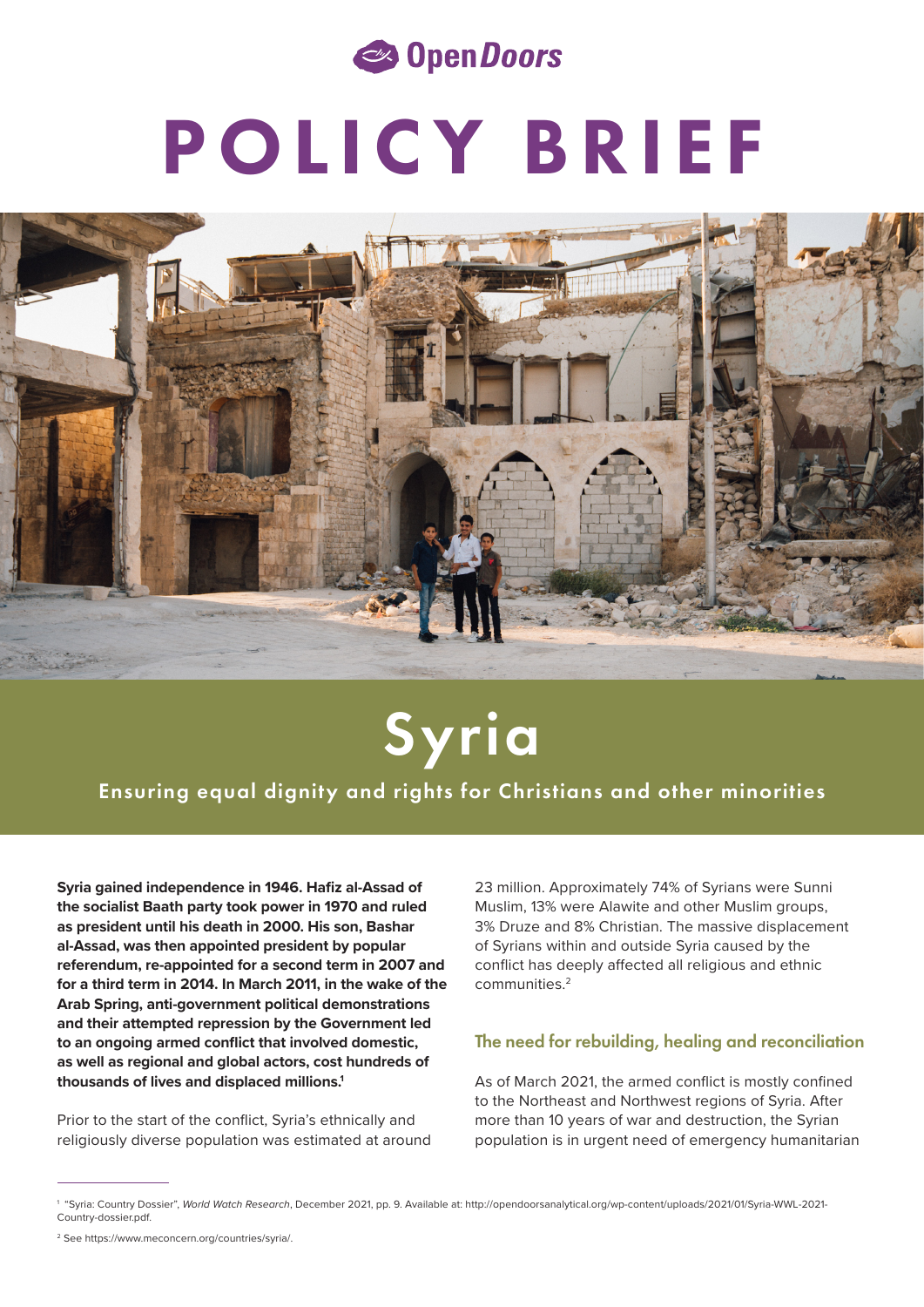assistance, as well as infrastructure and economic opportunities. Lack of access to sustained healthcare, education, housing and food has exacerbated the effects of the conflict and millions of people suffer from unemployment and poverty, making them dependent on humanitarian aid and assistance. This is especially the case for those internally displaced – more than 6 million according to UNHCR statistics.3

Of the approximately 1.8 million Christians living in Syria before the war, many have left the country. Open Doors reports that there are fewer than 800,000 Christians left. Those remaining are struggling to see opportunities for a future. In this crisis situation, churches and other local Faith-Based Organizations (FBOs) have brought hope to the displaced and those affected by the war, by providing humanitarian assistance, trauma care, education, livelihood projects as well as vocational training, and other essential services to help the Syrian people rise up from the ashes of the war.

#### Of the approximately 1.8 million Christians living in Syria before the war, many have left the country.

Article 11 of the International Covenant on Economic, Social and Cultural Rights (ICESCR), to which Syria is a state party, recognizes the right to an adequate standard of living and the continuous improvement of living conditions.4 Efforts from the Syrian Government and the International Community to rebuild Syrian society and basic infrastructure are urgently needed. Such efforts include ensuring that any sanctions imposed on the Syrian Government do not affect rebuilding efforts or cause violations of the inherent rights of Syrian people.<sup>5</sup> Rebuilding should not be limited to infrastructure and services, but should also involve the healing and restoration of deep sectarian divides caused and deepened by the war, helping to build a new social fabric, as well as recognizing and listening to the war's victims and re-establishing their confidence in state institutions. Without these conditions, there cannot be durable peace and stability in Syria.

#### Ensuring equal dignity and rights for all Syrians

The conflict in Syria has fallen along sectarian lines and deepened the divide between different religious and ethnic groups in the country. After more than 10 years of conflict that inflicted suffering and trauma, Christian communities in Syria want to be treated as full citizens with equal rights. Currently, Article 3 of the Syrian Constitution of 2012 states that the president must be a Muslim and that Islamic jurisprudence is a major source of legislation. The same provision prescribes that "[t]he State shall respect all religions, and ensure the freedom to perform all the rituals that do not prejudice public order."6 Article 42 protects "freedom of belief […] in accordance with the law".<sup>7</sup>

Moreover, Article 48 of the 1953 Personal Status Law states that the marriage between a Muslim woman and non-Muslim man is illegal. The law requires a non-Muslim man to convert to Islam to be eligible to marry a Muslim woman.8 Article 264 of Syria's Civil Code denies non-Muslims the right to inherit from Muslims.<sup>9</sup> Although Syria's criminal law does not prescribe a punishment for conversion from Islam, Sharia prohibits such practice and conversion is considered socially unacceptable.

After more than 10 years of conflict that inflicted suffering and trauma, Christian communities in Syria want to be treated as full citizens with equal rights.

Syria, being a state party to the International Covenant on Civil and Political Rights without reservation, is legally bound to respect freedom of religion or belief as prescribed by Article 18 of the ICCPR. Such international legal provision distinguishes between the right to "have or adopt" a religion or belief – an absolute right subject to no limitations – and the right to manifest one's religion or belief – which can only be limited if necessary and prescribed by law, and to protect "public safety, order, health, or morals or the fundamental rights and freedoms of others."10 The right to choose or change one's religion is an integral and inseparable part of the right to have or

<sup>3</sup> See https://www.unhcr.org/uk/syria-emergency.html.

<sup>4</sup>  *International Covenant on Economic, Social and Cultural rights*, 16 December 1966, Art. 11. Available at: https://www.ohchr.org/EN/ProfessionalInterest/Pages/CESCR.aspx.

<sup>5</sup> US must remove sanctions and allow Syria to rebuild", Statement by UN Special Rapporteur on the negative impact of the unilateral coercive measures on the enjoyment of human rights, 29 December 2020. Available at: https://www.ohchr.org/en/NewsEvents/Pages/DisplayNews.aspx?NewsID=26630&LangID=E.

<sup>6</sup> The Constitution of the Syrian Arab Republic, 2012, Art. 3. Available at: https://www.constituteproject.org/constitution/Syria\_2012.pdf?lang=en.

<sup>7</sup> *Ibid.,* Art 42.

<sup>&</sup>lt;sup>8</sup> See https://parliament.gov.sy/arabic/index.php?node=201&nid=11333&ref=tree&, Art 48 (in Arabic).

<sup>9</sup> See https://parliament.gov.sy/arabic/index.php?node=201&nid=11333&ref=tree&, Art 264 (in Arabic).

<sup>&</sup>lt;sup>10</sup> International Covenant on Civil and Political Rights, 16 December 1966, Art. 18. Available at: https://www.ohchr.org/en/professionalinterest/pages/ccpr.aspx.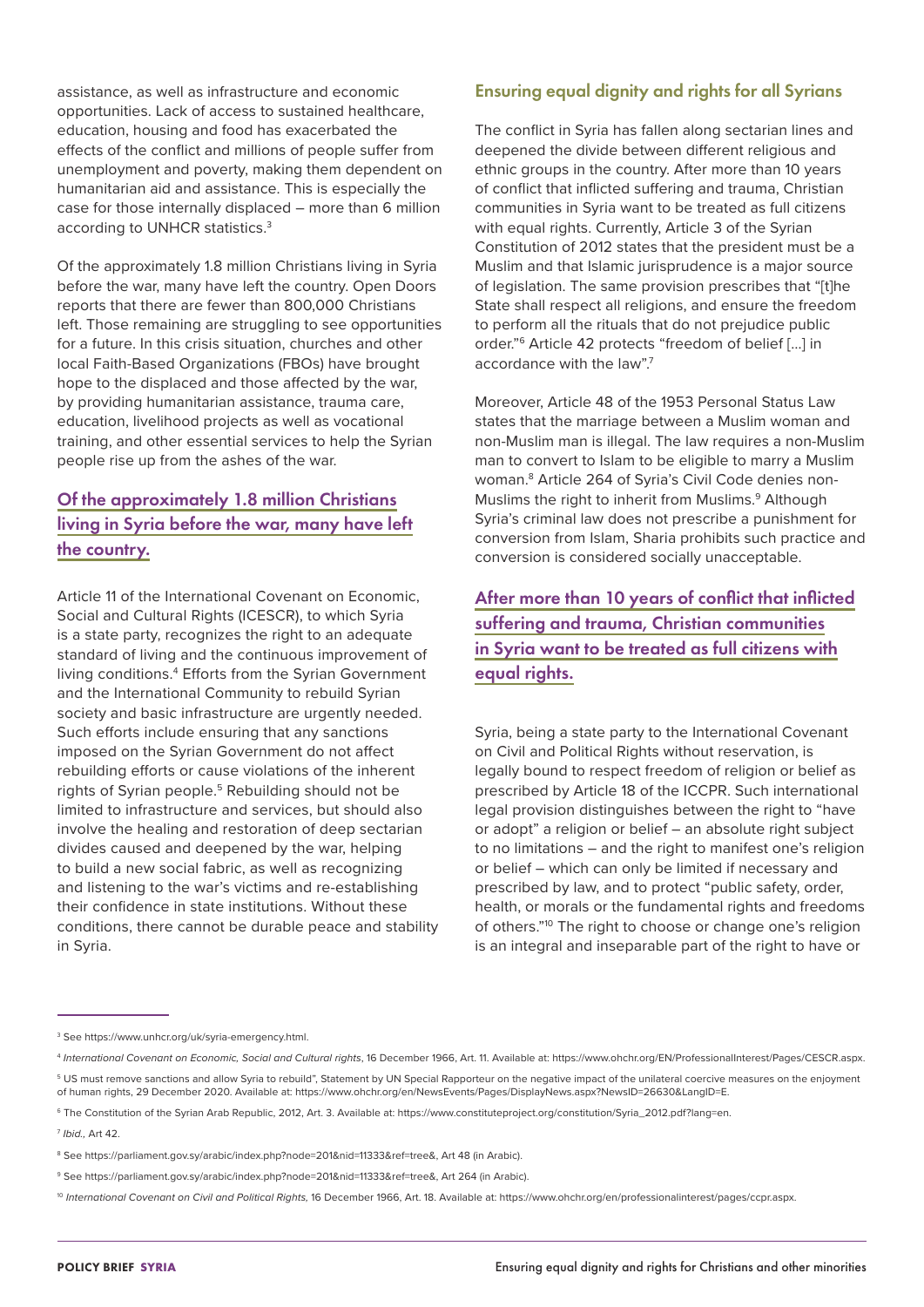adopt a religion or belief.<sup>11</sup> ICCPR Article 26 also prohibits state parties from discriminating on the basis of race, color, sex, language, religion, and political views.12 The Syrian legal framework and the enforcement of the law should be in line with the above international human rights standards.

#### Ensuring justice, preventing future atrocities

Christians have been targeted by Islamist groups such as the Islamic State of Iraq and Syria (ISIS), Al-Nusra, and others. When ISIS took control of Raqqa in 2014, it issued a number of restrictions on Christians and other minorities in the city that included paying jizya (a tax paid by non-Muslims living in a state governed by Islamic Law), a ban on displaying any religious symbols in public, ringing church bells or praying in public. ISIS offered Christians three choices: to comply with these conditions; convert to Islam or reject these conditions and risk being killed.13 This resulted in a mass displacement of Christians from ISIS-controlled areas. For example, there were more than 13,000 Christians in Raqqa before ISIS' arrival; fewer than 80 are left now.<sup>14</sup> ISIS members have attacked and destroyed churches and kidnapped, killed, raped and sexually abused Christians.15 ISIS also targeted Yazidis with killings, sexual slavery, torture and forcible transfer, atrocities that were declared to amount to genocide. Numerous reports and investigations provide enough evidence to claim that ISIS committed atrocity crimes such as war crimes, crimes against humanity and genocide.16 Crimes and atrocities committed by ISIS are not restricted to certain religious groups and minorities, but to anyone who disagreed with their extremist interpretation of Islamic precepts. Many who have been kidnapped by ISIS are still missing, their whereabouts unknown.17 Despite its territorial defeat, ISIS is still active in Syria, especially in the Northeast, and still targeting civilians. For example, on 11 November 2019 an Armenian Catholic priest and his father were killed in terrorist attack claimed by ISIS in al-Zir village in the al-Busayrah subdistrict of Deir ez-Zor.<sup>18</sup>

groups in Syria are well-known. The trauma of these crimes on the victims of such atrocities and on the whole Syrian population must not be ignored. Atrocity crimes represent a threat to international peace and security. As such, they cannot go unpunished and their prosecution must be ensured to bring justice to the victims, end impunity and prevent further atrocities. All prosecutions should be carried out within international legal standards, ensuring that the rights of those charged and prosecuted are respected. All actors involved in the prosecution of ISIS members charged with atrocity crimes and other crimes must adopt an approach of restorative rather than retributive justice, in order to ensure healing, as well as preventing further radicalization.

#### The situation in Northeast and Northwest Syria

In October 2019, After the U.S. announced the withdrawing of their troops from Northeast Syria, Turkey expanded its military presence and its involvement in the conflict with an incursion in the Northeast, an area then largely controlled by the Syrian Democratic Forces. Open Doors reports that there were about 50 Christian families in Ra's al-Ayn before October 2019. The overwhelming majority of these families left their homes before Turkishbacked forces entered the city; only a few decided to stay. Militias raided Christian neighborhoods and looted houses belonging to Christians, as well as 3 churches - Saint Thomas Church, Saint Mary Magdalene Church and Saint Hagop Church in Ra's al-Ayn. The Christians who decided to stay were threatened by the militias and eventually forced to leave the city. A Christian man reported that his house was raided by members of the occupying forces, who looted his property while he was present. Such human rights violations were not only carried out against Christians. The UN Independent International Commission of Inquiry on the Syrian Arab Republic also documented significant human rights violations in the area against the civilian population, in particular cases of forced conversion to Islam of Yazidis as well as other violations against Kurds.19

The atrocities committed by ISIS and other Islamist

<sup>11 &</sup>quot;The Committee observes that the freedom to "have or to adopt" a religion or belief necessarily entails the freedom to choose a religion or belief, including the right to replace one's current religion or belief with another or to adopt atheistic views, as well as the right to retain one's religion or belief." *Human Rights Committee General Comment No. 22,* 30 July 1993, Para 5. Available at: https://www.refworld.org/docid/453883fb22.html.

<sup>12</sup> *International Covenant on Civil and Political Rights,* 16 December 1966, Art 26.

<sup>&</sup>lt;sup>13</sup> "The Future of Syrian Christians after the Arab Spring", Georges Fahmi, JUNE 2018. Available at: https://cadmus.eui.eu/bitstream/handle/1814/55924/RSCAS\_2018\_04. pdf?sequence=1&isAllowed=y.

<sup>14</sup> See https://www.csw.org.uk/2021/03/01/report/5017/article.htm.

<sup>15</sup> See https://www.nytimes.com/2018/08/15/world/middleeast/syria-isis-assyrian-christians.html.

<sup>16</sup> See, for example: https://www.ohchr.org/Documents/HRBodies/HRCouncil/CoISyria/A\_HRC\_32\_CRP.2\_en.pdf.

<sup>17</sup> See, for example: https://www.hrw.org/sites/default/files/report\_pdf/syria0220\_web\_0.pdf.

<sup>18</sup> Syria: Country Dossier", *World Watch Research*, December 2021.

<sup>19 &</sup>quot;Report of the Independent International Commission of Inquiry on the Syrian Arab Republic", 14 August 2020, Para. 46-59. Available at: https://undocs.org/A/HRC/45/31.